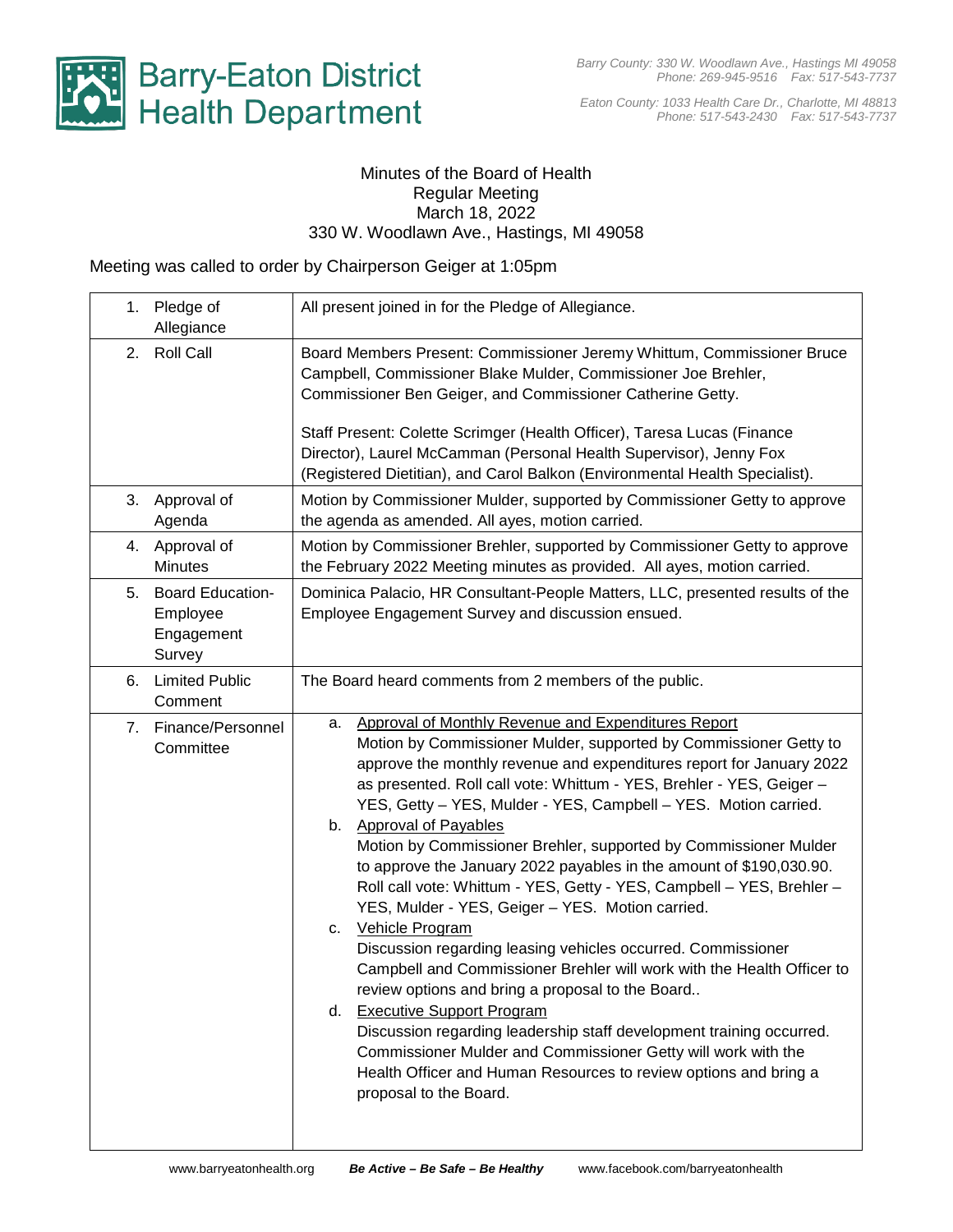| <b>Health Officer</b><br>8.<br>Report | <b>WIC Formula Recall</b><br>a.<br>Staff, Laurel McCamman and Jenny Fox, updated the Board on the<br>status of the nationwide formula recall, detailing steps they undertook,<br>the effects on our clientele and ways to improve the experience in the<br>future. Discussion followed and questions were answered.<br>Mosquito Surveillance Project<br>b.<br>Staff, Carol Balkon, updated the Board on the new Vector-Borne<br>Disease Surveillance & Prevention Project, regarding mosquito & tick<br>surveillance. Discussion followed and questions were answered.<br>New Website<br>C.<br>Colette shared with the Board, that the new website will be going live<br>this weekend. A full presentation will occur at the next BOH meeting.<br>Discussion followed and questions were answered.<br>d. Staffing Update<br>Colette updated the Board on current staffing. Anne Barna, PPE<br>Director resigned, Laura Fox accepted PCH Director position, Taresa<br>Lucas accepted Finance Director position. Vacant positions including<br>EH Supervisor, Clinic Assistant, Nurse, are still actively seeking<br>qualified candidates. Vacant Epidemiologist-have a candidate,<br>Community Health Promotion Specialist-holding on until new PPE<br>Director in place. CDC Foundation staff assisting us with Covid and<br>backlog work thru July at least. |
|---------------------------------------|---------------------------------------------------------------------------------------------------------------------------------------------------------------------------------------------------------------------------------------------------------------------------------------------------------------------------------------------------------------------------------------------------------------------------------------------------------------------------------------------------------------------------------------------------------------------------------------------------------------------------------------------------------------------------------------------------------------------------------------------------------------------------------------------------------------------------------------------------------------------------------------------------------------------------------------------------------------------------------------------------------------------------------------------------------------------------------------------------------------------------------------------------------------------------------------------------------------------------------------------------------------------------------------------------------------------------------------------------------------|
| <b>Old Business</b><br>9.             | <b>NONE</b>                                                                                                                                                                                                                                                                                                                                                                                                                                                                                                                                                                                                                                                                                                                                                                                                                                                                                                                                                                                                                                                                                                                                                                                                                                                                                                                                                   |
| 10. Correspondence                    | <b>NONE</b>                                                                                                                                                                                                                                                                                                                                                                                                                                                                                                                                                                                                                                                                                                                                                                                                                                                                                                                                                                                                                                                                                                                                                                                                                                                                                                                                                   |
| 11. Limited Public<br>Comment         | The Board heard comments from 4 members of the public.                                                                                                                                                                                                                                                                                                                                                                                                                                                                                                                                                                                                                                                                                                                                                                                                                                                                                                                                                                                                                                                                                                                                                                                                                                                                                                        |
| 12. Board Member<br>Comments          |                                                                                                                                                                                                                                                                                                                                                                                                                                                                                                                                                                                                                                                                                                                                                                                                                                                                                                                                                                                                                                                                                                                                                                                                                                                                                                                                                               |
| 13. Adjournment                       | The Chair adjourned the meeting at 2:25 pm.                                                                                                                                                                                                                                                                                                                                                                                                                                                                                                                                                                                                                                                                                                                                                                                                                                                                                                                                                                                                                                                                                                                                                                                                                                                                                                                   |

Ben Geiger, Chair\_\_\_\_\_\_\_\_\_\_\_\_\_\_\_\_\_\_\_\_\_\_\_\_\_\_\_\_\_Colette Scrimger, Health Officer\_\_\_\_\_\_\_\_\_\_\_\_\_\_\_\_\_\_\_\_\_